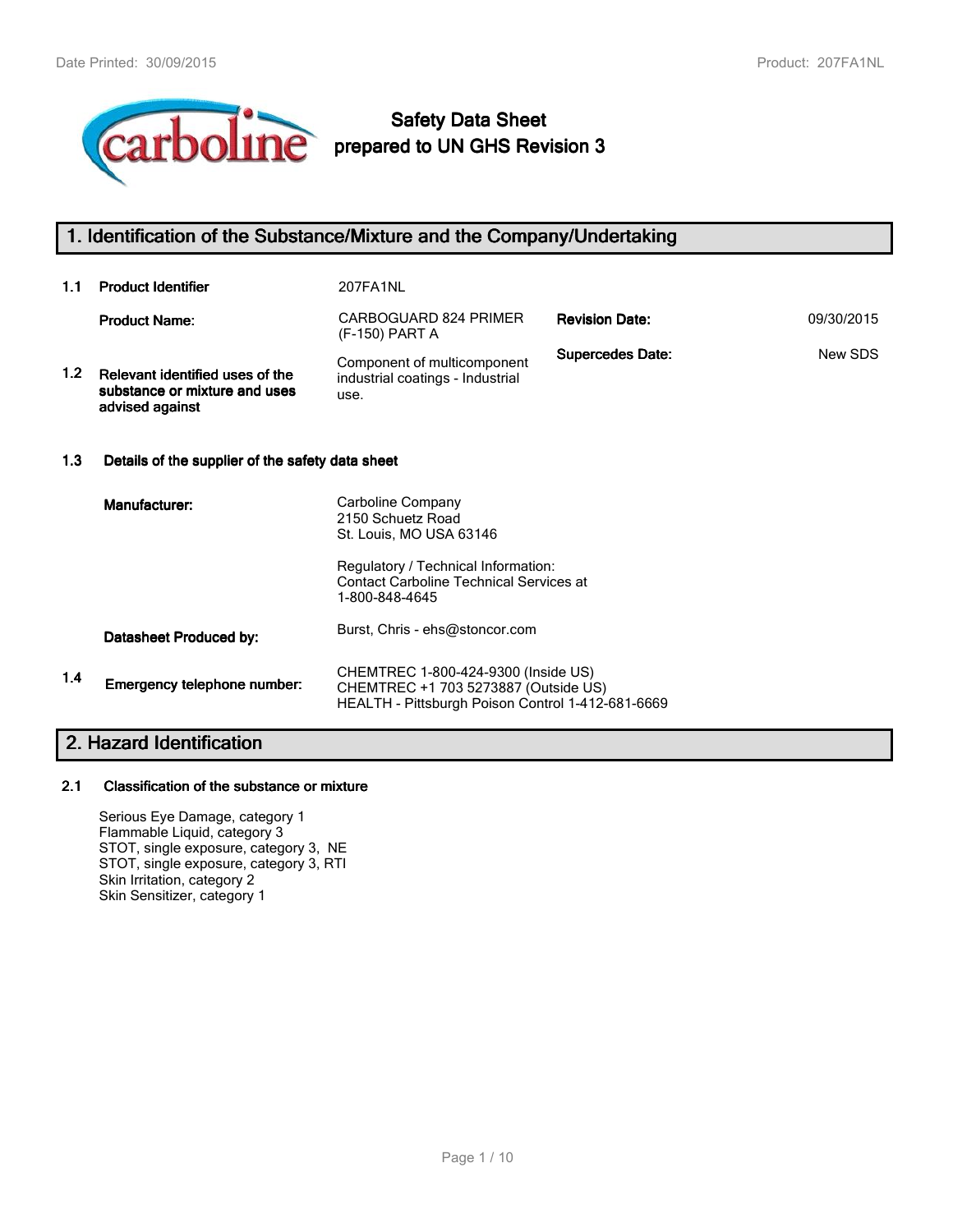## **2.2 Label elements**

## **Symbol(s) of Product**



#### **Signal Word**

Danger

## **Named Chemicals on Label**

N-BUTANOL, TRIETHYLENETETRAMINE, TOFA, REACTION PRODUCTS WITH TEPA

#### **GHS HAZARD STATEMENTS**

| Flammable Liquid, category 3           | H <sub>226</sub> | Flammable liquid and vapour.                                                                                                              |
|----------------------------------------|------------------|-------------------------------------------------------------------------------------------------------------------------------------------|
| Skin Irritation, category 2            | H315             | Causes skin irritation.                                                                                                                   |
| Skin Sensitizer, category 1            | H317             | May cause an allergic skin reaction.                                                                                                      |
| Serious Eye Damage, category 1         | H318             | Causes serious eye damage.                                                                                                                |
| STOT, single exposure, category 3, RTI | H335             | May cause respiratory irritation.                                                                                                         |
| STOT, single exposure, category 3, NE  | H336             | May cause drowsiness or dizziness.                                                                                                        |
| <b>GHS PRECAUTION PHRASES</b>          |                  |                                                                                                                                           |
|                                        |                  |                                                                                                                                           |
|                                        | P210             | Keep away from heat/sparks/open flames/hot surfaces. - No<br>smoking.                                                                     |
|                                        | P <sub>261</sub> | Avoid breathing dust/fume/gas/mist/vapours/spray.                                                                                         |
|                                        | P280             | Wear protective gloves/protective clothing/eye protection/<br>face protection.                                                            |
|                                        | P301+310         | IF SWALLOWED: Immediately call a POISON CENTER or<br>doctor/physician.                                                                    |
|                                        | P302+352         | IF ON SKIN: Wash with plenty of soap and water.                                                                                           |
|                                        | P304+340         | IF INHALED: Remove victim to fresh air and keep at rest in a<br>position comfortable for breathing.                                       |
|                                        | P305+351+338     | IF IN EYES: Rinse cautiously with water for several minutes.<br>Remove contact lenses, if present and easy to do so.<br>Continue rinsing. |
|                                        | P332+313         | If skin irritation occurs: Get medical advice/attention.                                                                                  |
|                                        | P333+313         | If skin irritation or rash occurs: Get medical advice/attention.                                                                          |
|                                        | P403+233         | Store in a well-ventilated place. Keep container tightly<br>closed.                                                                       |

## **2.3 Other hazards**

No Information

## **Results of PBT and vPvB assessment:**

The product does not meet the criteria for PBT/VPvB in accordance with Annex XIII.

# **3. Composition/Information On Ingredients**

## **3.2 Mixtures**

## **Hazardous Ingredients**

| CAS-No.                       | <b>Chemical Name</b>              | <u>%</u>    |
|-------------------------------|-----------------------------------|-------------|
| 71-36-3                       | N-BUTANOL                         | $10 - 25$   |
| <b>PROPRIETA</b><br><b>RY</b> | <b>POLYAMIDE</b>                  | $10 - 25$   |
| 13463-67-7                    | TITANIUM DIOXIDE                  | $2.5 - 10$  |
| 100-51-6                      | <b>BENZYL ALCOHOL</b>             | $2.5 - 10$  |
| 68953-36-6                    | TOFA, REACTION PRODUCTS WITH TEPA | $1.0 - 2.5$ |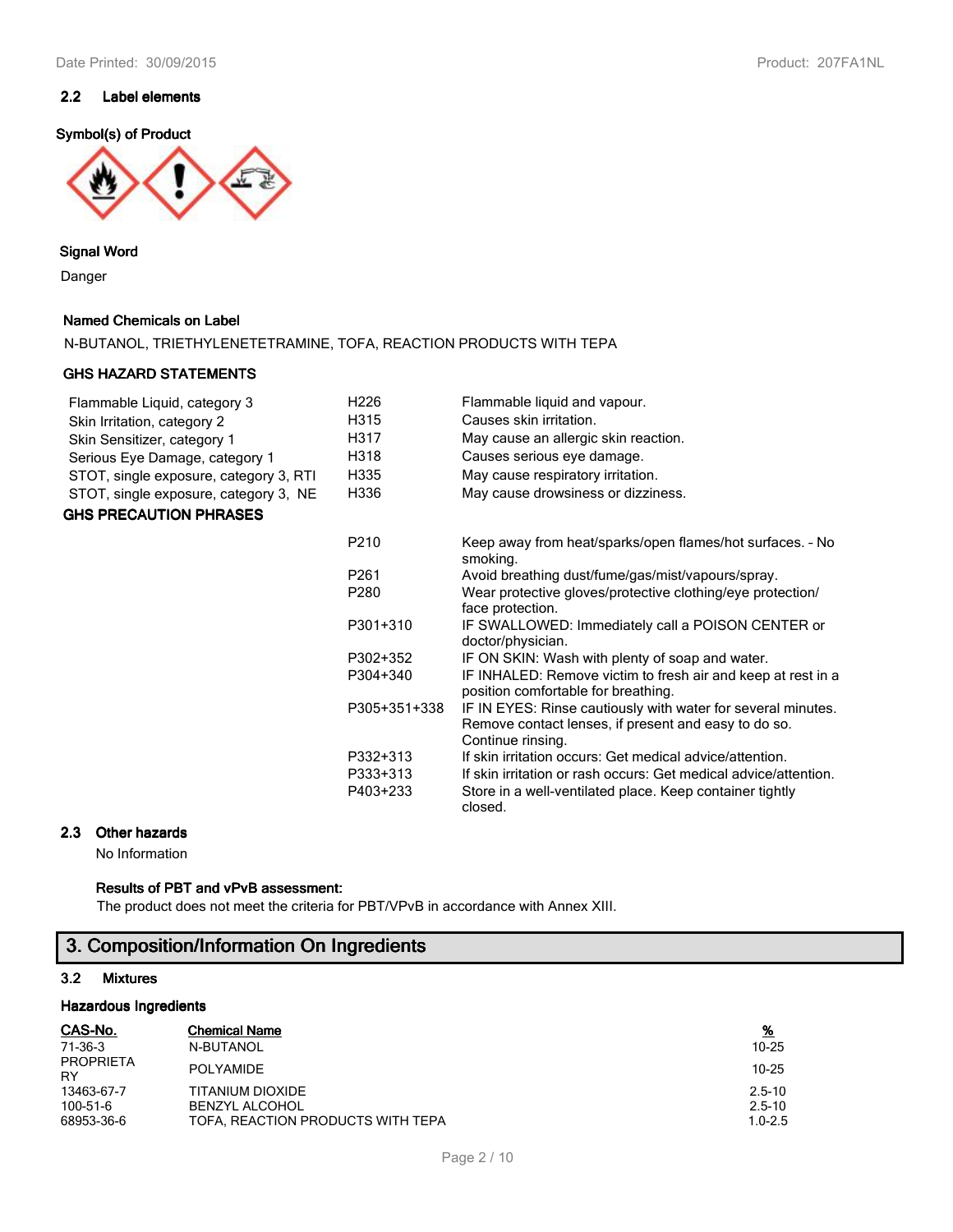| $112 - 24 - 3$<br>100-41-4 | TRIETHYLENETETRAMINE<br>ETHYL BENZENE |                              | $1.0 - 2.5$<br>$0.1 - 1.0$ |
|----------------------------|---------------------------------------|------------------------------|----------------------------|
| CAS-No.                    | <b>GHS Symbols</b>                    | <b>GHS Hazard Statements</b> | <b>M-Factors</b>           |
| $71-36-3$                  | GHS02-GHS05-GHS07                     | H226-302-315-318-335-336     | 0                          |
| <b>PROPRIETARY</b>         | GHS07                                 | H315-319                     | 0                          |
| 13463-67-7                 |                                       |                              | 0                          |
| 100-51-6                   | GHS07                                 | H302-312-319-332             | 0                          |
| 68953-36-6                 | GHS05-GHS07                           | H314-317                     | 0                          |
| $112 - 24 - 3$             | GHS05-GHS07                           | H312-314-317-412             | 0                          |
| 100-41-4                   | GHS02-GHS07                           | H225-332                     |                            |

**Additional Information:** The text for GHS Hazard Statements shown above (if any) is given in Section 16.

## **4. First-aid Measures**

#### **4.1 Description of First Aid Measures**

**AFTER INHALATION:** Give oxygen or artificial respiration if needed. Remove person to fresh air. If signs/symptoms continue, get medical attention.

**AFTER SKIN CONTACT:** In case of contact, immediately flush skin with plenty of water for at least 15 minutes while removing contaminated clothing and shoes. If skin irritation persists, call a physician.

**AFTER EYE CONTACT:** Rinse thoroughly with plenty of water for at least 15 minutes and consult a physician.

**AFTER INGESTION:** Do NOT induce vomiting. Never give anything by mouth to an unconscious person. If swallowed, call a poison control centre or doctor immediately.

#### **4.2 Most important symptoms and effects, both acute and delayed**

Harmful if swallowed. Irritating to eyes and skin. Risk of serious damage to the lungs (by aspiration). Vapours may cause drowsiness and dizziness.

#### **4.3 Indication of any immediate medical attention and special treatment needed**

No information available on clinical testing and medical monitoring. Specific toxicological information on substances, if available, can be found in section 11.

When symptoms persist or in all cases of doubt seek medical advice.

## **5. Fire-fighting Measures**

## **5.1 Extinguishing Media:**

Carbon Dioxide, Dry Chemical, Foam, Water Fog

**UNUSUAL FIRE AND EXPLOSION HAZARDS:** Flammable liquid. Vapours are heavier than air and may spread along floors. Vapours may form explosive mixtures with air. Vapors may travel to areas away from work site before igniting/flashing back to vapor source. Provide adequate ventilation. Prevent the creation of flammable or explosive concentrations of vapour in air and avoid vapour concentration higher than the occupational exposure limits. Keep away from heat/sparks/open flames/hot surfaces. - No smoking. Electrical installations / working materials must comply with the technological safety standards. Wear shoes with conductive soles.

## **5.2 Special hazards arising from the substance or mixture**

No Information

## **5.3 Advice for firefighters**

In the event of fire, wear self-contained breathing apparatus. Cool containers / tanks with water spray. Flammable.

## **6. Accidental Release Measures**

## **6.1 Personal precautions, protective equipment and emergency procedures**

For personal protection see section 8. Ensure adequate ventilation. Ensure adequate ventilation. Evacuate personnel to safe areas. Evacuate personnel to safe areas. Remove all sources of ignition. Remove all sources of ignition. To avoid ignition of vapours by static electricity discharge, all metal parts of the equipment must be grounded. Wear personal protective equipment.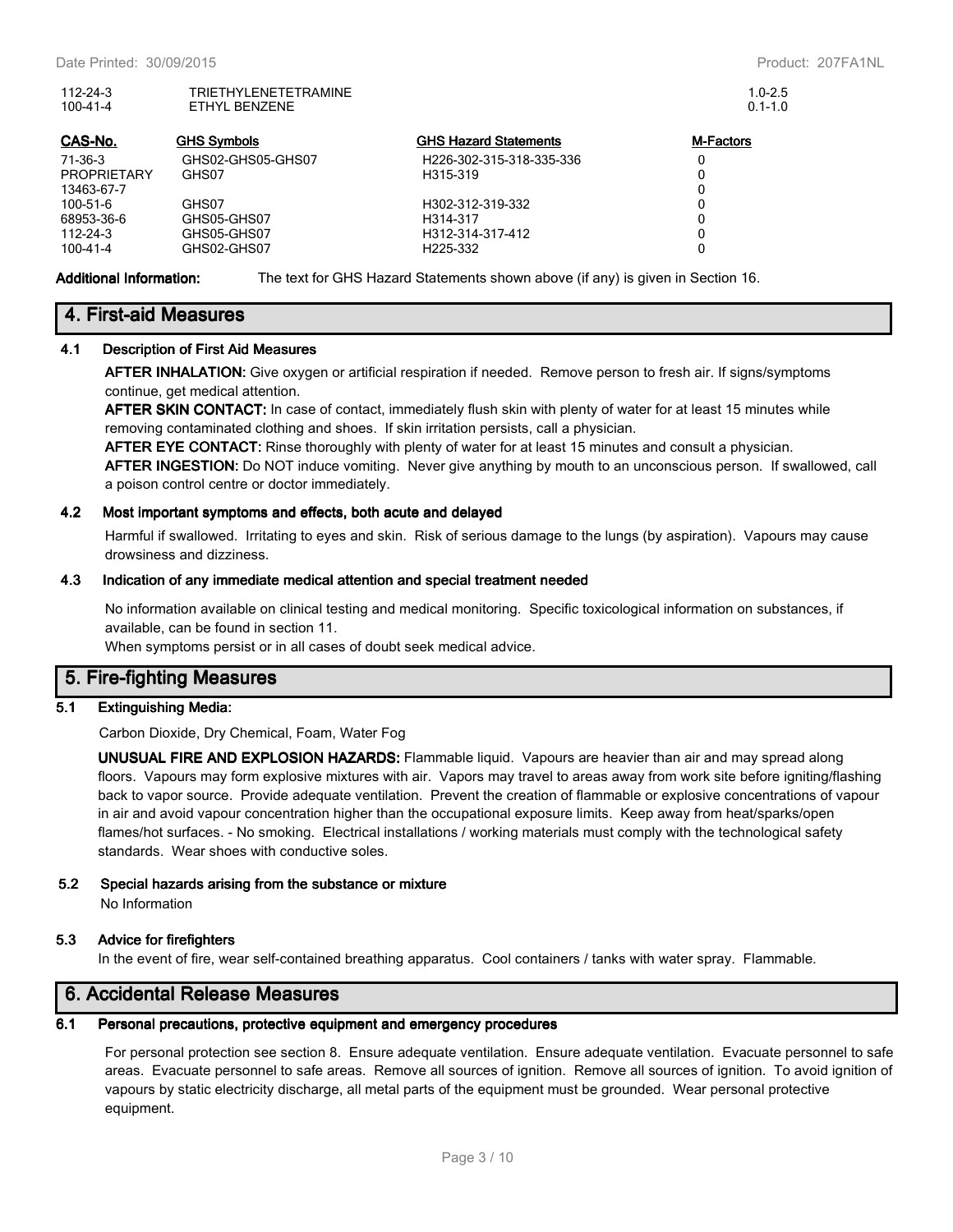#### **6.2 Environmental precautions**

Do not allow material to contaminate ground water system. Prevent product from entering drains.

## **6.3 Methods and material for containment and cleaning up**

Contain spillage, soak up with non-combustible absorbent material, (e.g. sand, earth, diatomaceous earth, vermiculite) and transfer to a container for disposal according to local / national regulations (see section 13). Contain spillage, soak up with non-combustible absorbent material, (e.g. sand, earth, diatomaceous earth, vermiculite) and transfer to a container for disposal according to local / national regulations (see section 13).

## **6.4 Reference to other sections**

Please refer to disposal requirements or country specific disposal requirements for this material. See Section 13 for further information.

## **7. Handling and Storage**

## **7.1 Precautions for safe handling**

**INSTRUCTIONS FOR SAFE HANDLING :** Keep containers dry and tightly closed to avoid moisture absorption and contamination. Prepare the working solution as given on the label(s) and/or the user instructions. Do not breathe vapours or spray mist. Ensure all equipment is electrically grounded before beginning transfer operations. Do not use sparking tools. Wash thoroughly after handling. Do not get in eyes, on skin, or on clothing. Use only with adequate ventilation/personal protection.

**PROTECTION AND HYGIENE MEASURES :** Handle in accordance with good industrial hygiene and safety practice. Wash hands before breaks and at the end of workday. When using, do not eat, drink or smoke.

## **7.2 Conditions for safe storage, including any incompatibilities**

#### **CONDITIONS TO AVOID:** Heat, flames and sparks.

**STORAGE CONDITIONS:** Keep container closed when not in use. Store in a dry, well ventilated place away from sources of heat, ignition and direct sunlight.

## **7.3 Specific end use(s)**

No specific advice for end use available.

## **8. Exposure Controls/Personal Protection**

## **8.1 Control parameters**

## **Ingredients with Occupational Exposure Limits**

**(US)**

| Name                              | $\frac{9}{6}$ | <b>ACGIH TLV- ACGIH TLV-</b><br>TWA | STEL   | <b>OSHA PEL-</b><br>TWA | <b>OSHA PEL-</b><br><b>CEILING</b> | <b>OEL Note</b> |
|-----------------------------------|---------------|-------------------------------------|--------|-------------------------|------------------------------------|-----------------|
| N-BUTANOL                         | $10 - 25$     | 20 PPM                              | 50 ppm | 300.0 MG/M3             | 150 MGM3                           |                 |
| <b>POLYAMIDE</b>                  | $10 - 25$     | N/E                                 | N/E    | N/E                     | N/E                                |                 |
| TITANIUM DIOXIDE                  | $2.5 - 10$    | 10 MGM3                             | N/E    | <b>10 MGM3</b>          | N/E                                |                 |
| <b>BENZYL ALCOHOL</b>             | $2.5 - 10$    | N/E                                 | N/E    | N/E                     | N/E                                |                 |
| TOFA, REACTION PRODUCTS WITH TEPA | $1.0 - 2.5$   | N/E                                 | N/E    | N/E                     | N/E                                |                 |
| <b>TRIETHYLENETETRAMINE</b>       | $1.0 - 2.5$   | N/E                                 | N/E    | N/E                     | N/E                                |                 |
| ETHYL BENZENE                     | $0.1 - 1.0$   | 20 PPM                              | N/E    | 435 MGM3                | N/E                                |                 |

**FURTHER INFORMATION:** Refer to the regulatory exposure limits for the workforce enforced in each country.

## **8.2 Exposure controls**

## **Personal Protection**

**RESPIRATORY PROTECTION:** In order to avoid inhalation of spray-mist and sanding dust, all spraying and sanding must be done wearing adequate respirator. Use only with ventilation to keep levels below exposure guidelines reported in this document. User should test and monitor exposure levels to ensure all personnel are below guidelines. If not sure, or not able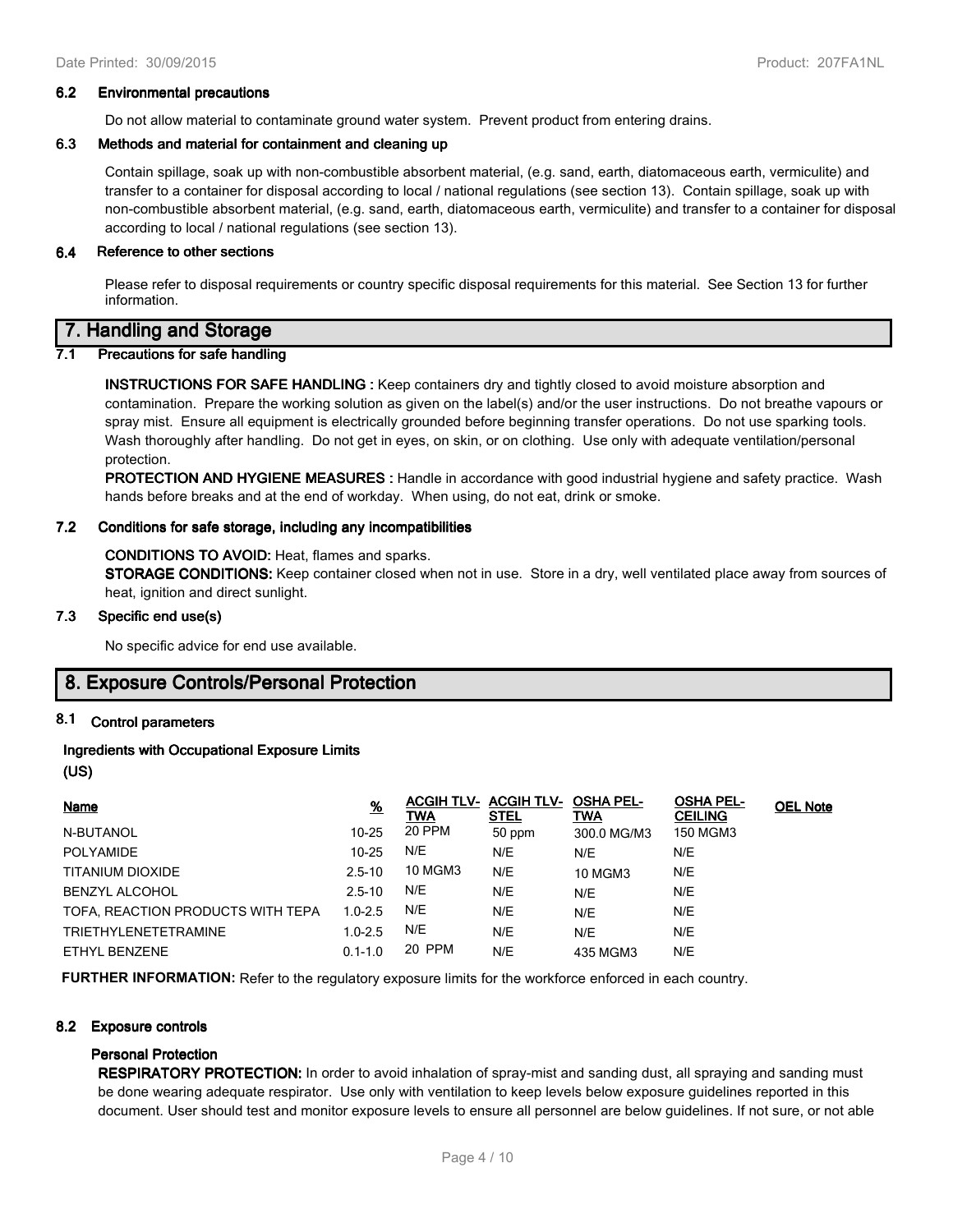to monitor, use State or federally approved supplied air respirator. For silica containing coatings in a liquid state, and/or if no exposure limits are established above, air-supplied respirators are generally not required.

**EYE PROTECTION:** Safety glasses with side-shields.

**HAND PROTECTION:** Gloves should be discarded and replaced if there is any indication of degradation or chemical breakthrough. Impervious gloves. Request information on glove permeation properties from the glove supplier.

**OTHER PROTECTIVE EQUIPMENT:** Ensure that eyewash stations and safety showers are close to the workstation location. Lightweight protective clothing

**ENGINEERING CONTROLS:** Avoid contact with skin, eyes and clothing. Ensure adequate ventilation, especially in confined areas.

## **9. Physical and Chemical Properties**

| 9.1 | Information on basic physical and chemical properties<br>Appearance: | Green Viscous Liquid         |
|-----|----------------------------------------------------------------------|------------------------------|
|     | <b>Physical State</b>                                                | Liquid                       |
|     | Odor                                                                 | Solvent                      |
|     | <b>Odor threshold</b>                                                | N/D                          |
|     | pH                                                                   | N/D                          |
|     | Melting point / freezing point (°C)                                  | N/D                          |
|     | Boiling point/range (°C)                                             | 176 F (80 C) - 531 F (277 C) |
|     | Flash Point, (°C)                                                    | 36                           |
|     | <b>Evaporation rate</b>                                              | Slower Than Ether            |
|     | Flammability (solid, gas)                                            | Not determined               |
|     | Upper/lower flammability or explosive<br>limits                      | $1.0 - 11.2$                 |
|     | Vapour Pressure, mmHg                                                | N/D                          |
|     | Vapour density                                                       | Heavier than Air             |
|     | <b>Relative density</b>                                              | Not determined               |
|     | Solubility in / Miscibility with water                               | N/D                          |
|     | Partition coefficient: n-octanol/water                               | Not determined               |
|     | Auto-ignition temperature (°C)                                       | Not determined               |
|     | Decomposition temperature (°C)                                       | Not determined               |
|     | <b>Viscosity</b>                                                     | Unknown                      |
|     | <b>Explosive properties</b>                                          | Not determined               |
|     | <b>Oxidising properties</b>                                          | Not determined               |
| 9.2 | Other information                                                    |                              |
|     | VOC Content g/l:                                                     | 274                          |
|     | Specific Gravity (g/cm3)                                             | 1.36                         |

# **10. Stability and Reactivity**

## **10.1 Reactivity**

No reactivity hazards known under normal storage and use conditions.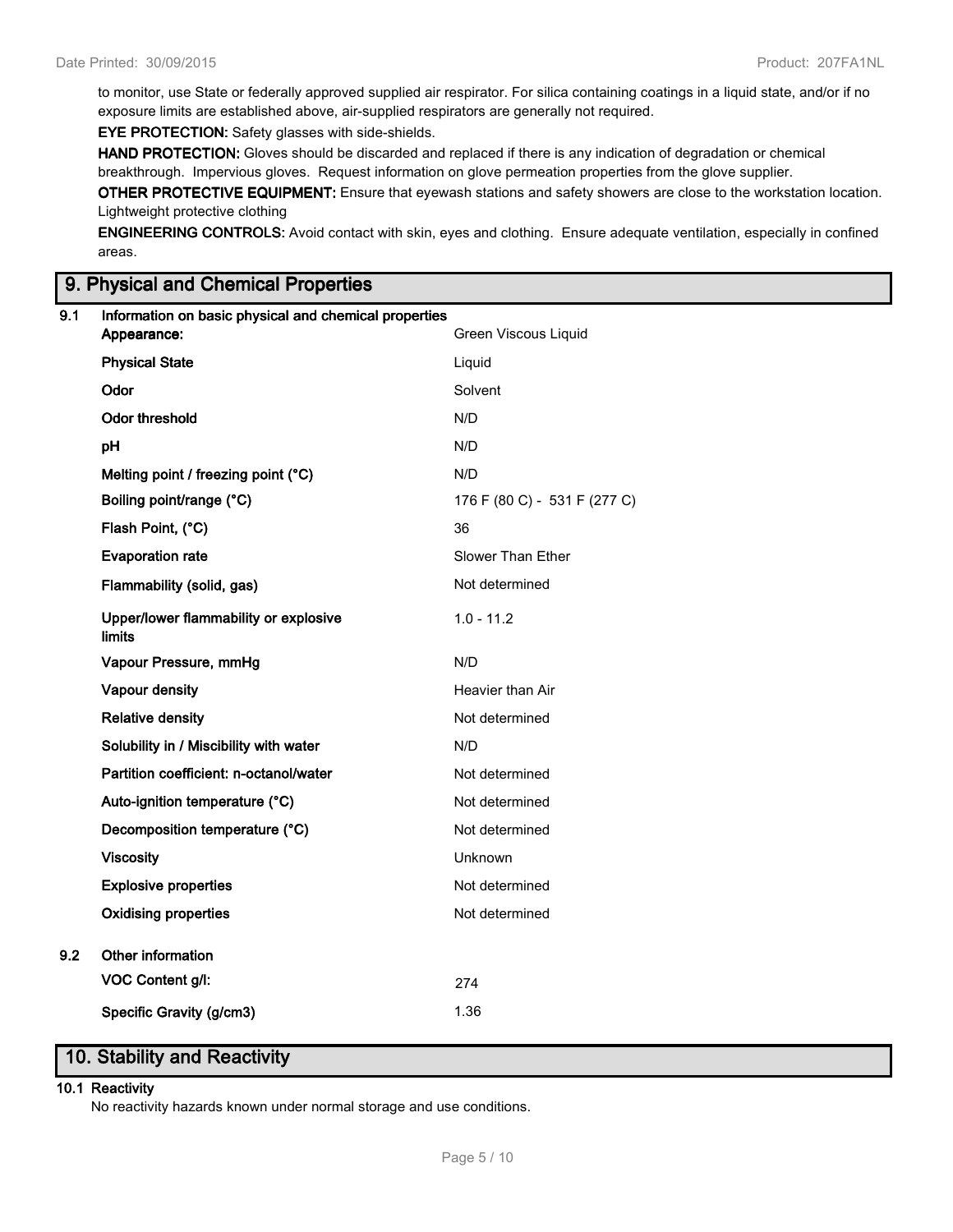#### **10.2 Chemical stability**

Stable under normal conditions.

## **10.3 Possibility of hazardous reactions**

Hazardous polymerisation does not occur.

## **10.4 Conditions to avoid**

Heat, flames and sparks.

## **10.5 Incompatible materials**

Strong oxidizing agents.

## **10.6 Hazardous decomposition products**

Carbon dioxide (CO2), carbon monoxide (CO), oxides of nitrogen (NOx), dense black smoke.

# **11. Toxicological Information**

## **11.1 Information on toxicological effects**

| <b>Acute Toxicity:</b>         |         |
|--------------------------------|---------|
| Oral LD50:                     | N/D     |
| Inhalation I C50:              | N/D     |
| Irritation:                    | Unknown |
| Corrosivity:                   | Unknown |
| Sensitization:                 | Unknown |
| <b>Repeated dose toxicity:</b> | Unknown |
| Carcinogenicity:               | Unknown |
| <b>Mutagenicity:</b>           | Unknown |
| Toxicity for reproduction:     | Unknown |

**If no information is available above under Acute Toxicity then the acute effects of this product have not been tested. Data on individual components are tabulated below:**

| CAS-No.        | <b>Chemical Name</b>              | Oral LD50               | Dermal LD50                   | Vapor LC50                            |
|----------------|-----------------------------------|-------------------------|-------------------------------|---------------------------------------|
| 71-36-3        | N-BUTANOL                         | 790 mg/kg rat, oral     | 3400 mg/kg, dermal,<br>rabbit | 8000 ppm / 4hrs rat,<br>inhalation    |
|                | PROPRIETAR <sub>POLYAMIDE</sub>   | >5000 mg/kg, oral, rat  |                               | Not Available                         |
| 13463-67-7     | TITANIUM DIOXIDE                  | 25000 mg/m3, oral (rat) |                               | Not Available                         |
| $100 - 51 - 6$ | <b>BENZYL ALCOHOL</b>             | 1230 mg/kg rat, oral    | 2000 mg/kg, dermal,<br>rabbit | 1000 ppm $/$ 8 hrs rat.<br>inhalation |
| 68953-36-6     | TOFA, REACTION PRODUCTS WITH TEPA | 4750 mg/kg oral, rat    |                               | Not Available                         |
| $112 - 24 - 3$ | <b>TRIETHYLENETETRAMINE</b>       | 2500 mg/kg rat, oral    | Not Available                 | Not Available                         |
| $100 - 41 - 4$ | ETHYL BENZENE                     | 3500 mg/kg rat, oral    | >5000 mg/l, dermal<br>rabbit  | 17.2 mg/L Inh, Rat, 4Hr               |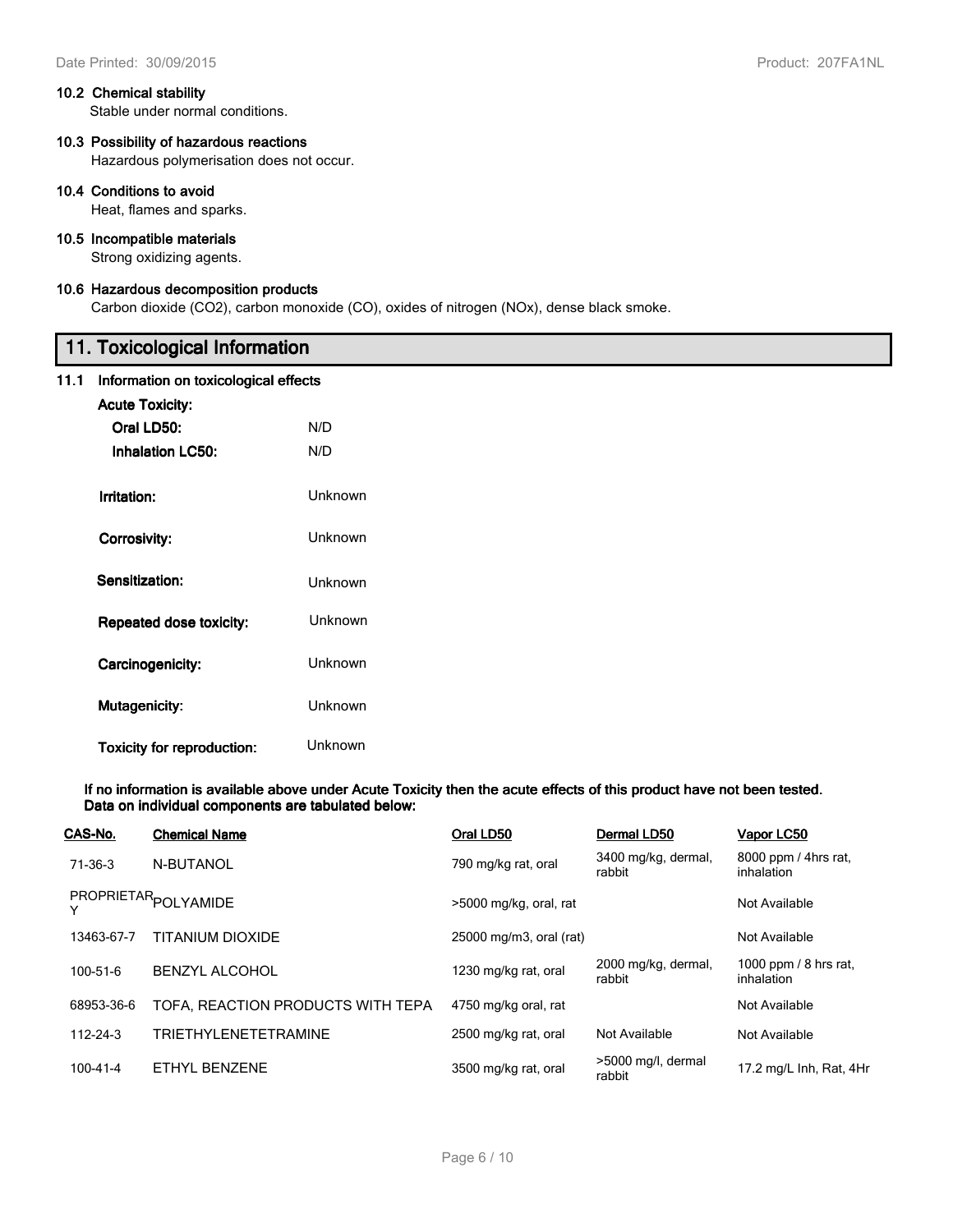## **Additional Information:**

Harmful if swallowed. Irritating to eyes and skin. Risk of serious damage to the lungs (by aspiration). Vapours may cause drowsiness and dizziness.

|                                                       |            | 12. Ecological Information                                                         |         |                              |                  |                            |
|-------------------------------------------------------|------------|------------------------------------------------------------------------------------|---------|------------------------------|------------------|----------------------------|
| 12.1                                                  | Toxicity:  |                                                                                    |         |                              |                  |                            |
|                                                       |            | EC50 48hr (Daphnia):                                                               | Unknown |                              |                  |                            |
|                                                       |            | IC50 72hr (Algae):                                                                 | Unknown |                              |                  |                            |
|                                                       |            | LC50 96hr (fish):                                                                  | Unknown |                              |                  |                            |
| 12.2                                                  |            | Persistence and degradability:                                                     | Unknown |                              |                  |                            |
| 12.3                                                  |            | <b>Bioaccumulative potential:</b>                                                  | Unknown |                              |                  |                            |
| 12.4                                                  |            | Mobility in soil:                                                                  | Unknown |                              |                  |                            |
| <b>Results of PBT and vPvB</b><br>12.5<br>assessment: |            | The product does not meet the criteria for PBT/VPvB in accordance with Annex XIII. |         |                              |                  |                            |
| 12.6                                                  |            | Other adverse effects:                                                             | Unknown |                              |                  |                            |
| CAS-No.                                               |            | <b>Chemical Name</b>                                                               |         | <b>EC50 48hr</b>             | IC50 72hr        | <b>LC50 96hr</b>           |
| 71-36-3                                               |            | N-BUTANOL                                                                          |         | 1328 mg/l (Daphnia<br>magna) | 225 mg/l (Algae) | 1376 mg/l (Fathead minnow) |
|                                                       |            | PROPRIETAR <sub>POLYAMIDE</sub>                                                    |         | No information               | No information   | No information             |
|                                                       | 13463-67-7 | <b>TITANIUM DIOXIDE</b>                                                            |         | No information               | No information   | No information             |
| 100-51-6                                              |            | <b>BENZYL ALCOHOL</b>                                                              |         | No information               | 700 mg/l (Algae) | 10 mg/l (Fish)             |
|                                                       | 68953-36-6 | TOFA, REACTION PRODUCTS WITH TEPA                                                  |         | No information               | No information   | No information             |
| 112-24-3                                              |            | <b>TRIETHYLENETETRAMINE</b>                                                        |         | No information               | No information   | No information             |
| 100-41-4                                              |            | ETHYL BENZENE                                                                      |         | No information               | No information   | No information             |

# **13. Disposal Considerations**

**13.1 WASTE TREATMENT METHODS:** Do not burn, or use a cutting torch on, the empty drum. If recycling is not practicable, dispose of in compliance with local regulations. Dispose of in accordance with local regulations. Empty containers should be taken to an approved waste handling site for recycling or disposal.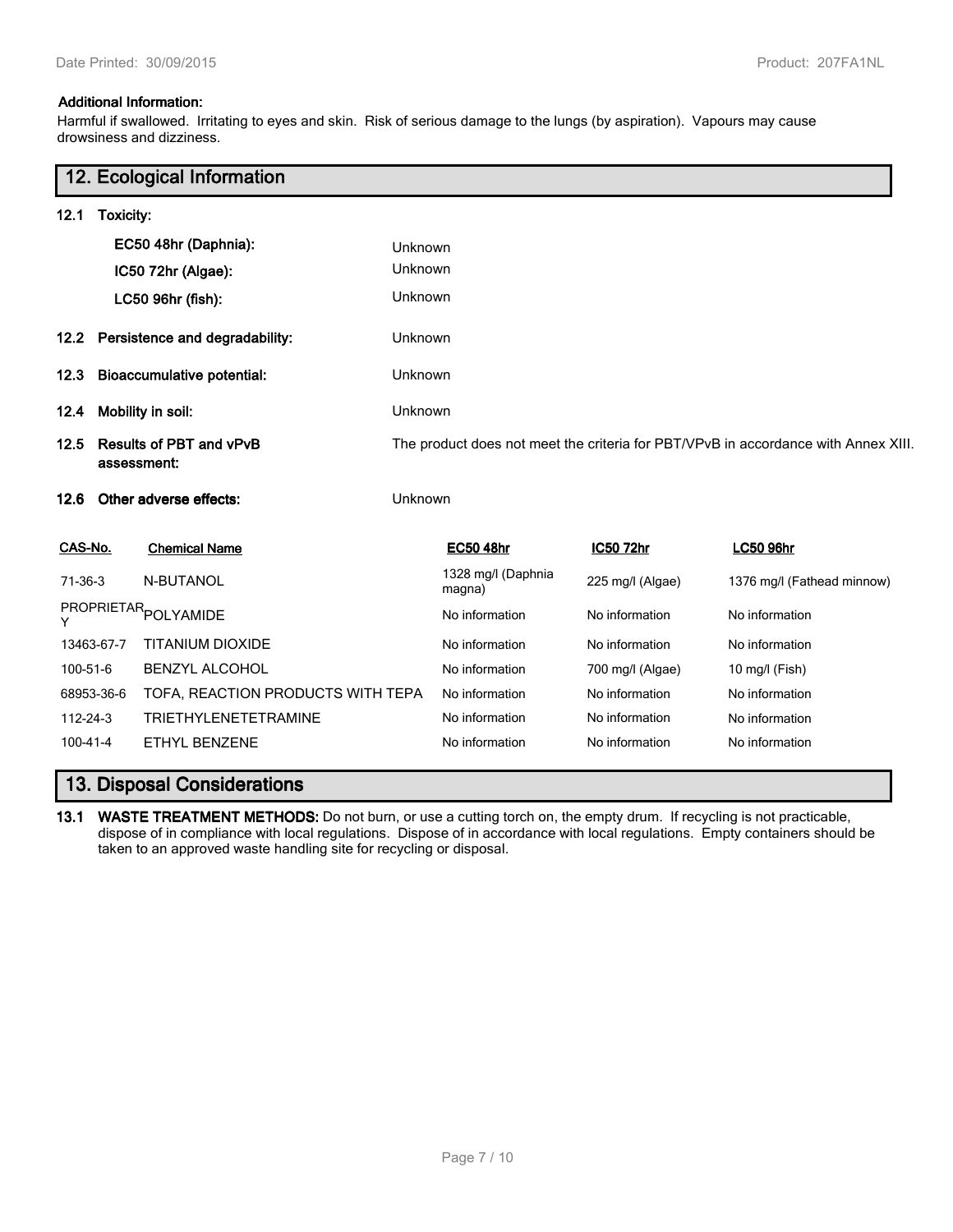## **14. Transport Information**

| 14.1 | UN number                                                                   | <b>UN 1263</b> |
|------|-----------------------------------------------------------------------------|----------------|
| 14.2 | UN proper shipping name                                                     | Paint          |
|      | <b>Technical name</b>                                                       | N/A            |
| 14.3 | Transport hazard class(es)                                                  | 3              |
|      | Subsidiary shipping hazard                                                  | N/A            |
| 14.4 | Packing group                                                               | III            |
| 14.5 | <b>Environmental hazards</b>                                                | Unknown        |
| 14.6 | Special precautions for user                                                | <b>Unknown</b> |
|      | EmS-No.:                                                                    | $F-E$ , $S-E$  |
| 14.7 | Transport in bulk according to Annex II<br>of MARPOL 73/78 and the IBC code | Unknown        |

## **15. Regulatory Information**

**15.1 Safety, health and environmental regulations/legislation for the substance or mixture:**

## **U.S. Federal Regulations: As follows -**

## **CERCLA - Sara Hazard Category**

This product has been reviewed according to the EPA 'Hazard Categories' promulgated under Sections 311 and 312 of the Superfund Amendment and Reauthorization Act of 1986 (SARA Title III) and is considered, under applicable definitions, to meet the following categories:

Fire Hazard, Acute Health Hazard

#### **Sara Section 313:**

This product contains the following substances subject to the reporting requirements of Section 313 of Title III of the Superfund Amendment and Reauthorization Act of 1986 and 40 CFR part 372:

| <b>Chemical Name</b> | CAS-No.  |
|----------------------|----------|
| N-BUTANOL            | 71-36-3  |
| FTHYI BFN7FNF        | 100-41-4 |

## **Toxic Substances Control Act:**

All components of this product are either listed on the TSCA Inventory or are exempt.

This product contains the following chemical substances subject to the reporting requirements of TSCA 12(B) if exported from the United States:

## **Chemical Name CAS-No.**

No TSCA 12(b) components exist in this product.

# **U.S. State Regulations: As follows -**

## **New Jersey Right-to-Know:**

The following materials are non-hazardous, but are among the top five components in this product.

| <b>Chemical Name</b> | <b>CAS-No.</b> |
|----------------------|----------------|
| TALC                 | 14807-96-6     |
| _ _ _ .              |                |

## **Pennsylvania Right-To-Know**

The following non-hazardous ingredients are present in the product at greater than 3%.

## **Chemical Name CAS-No.**

TALC 14807-96-6 AMIDOAMINE CURING AGENT TRADE SECRET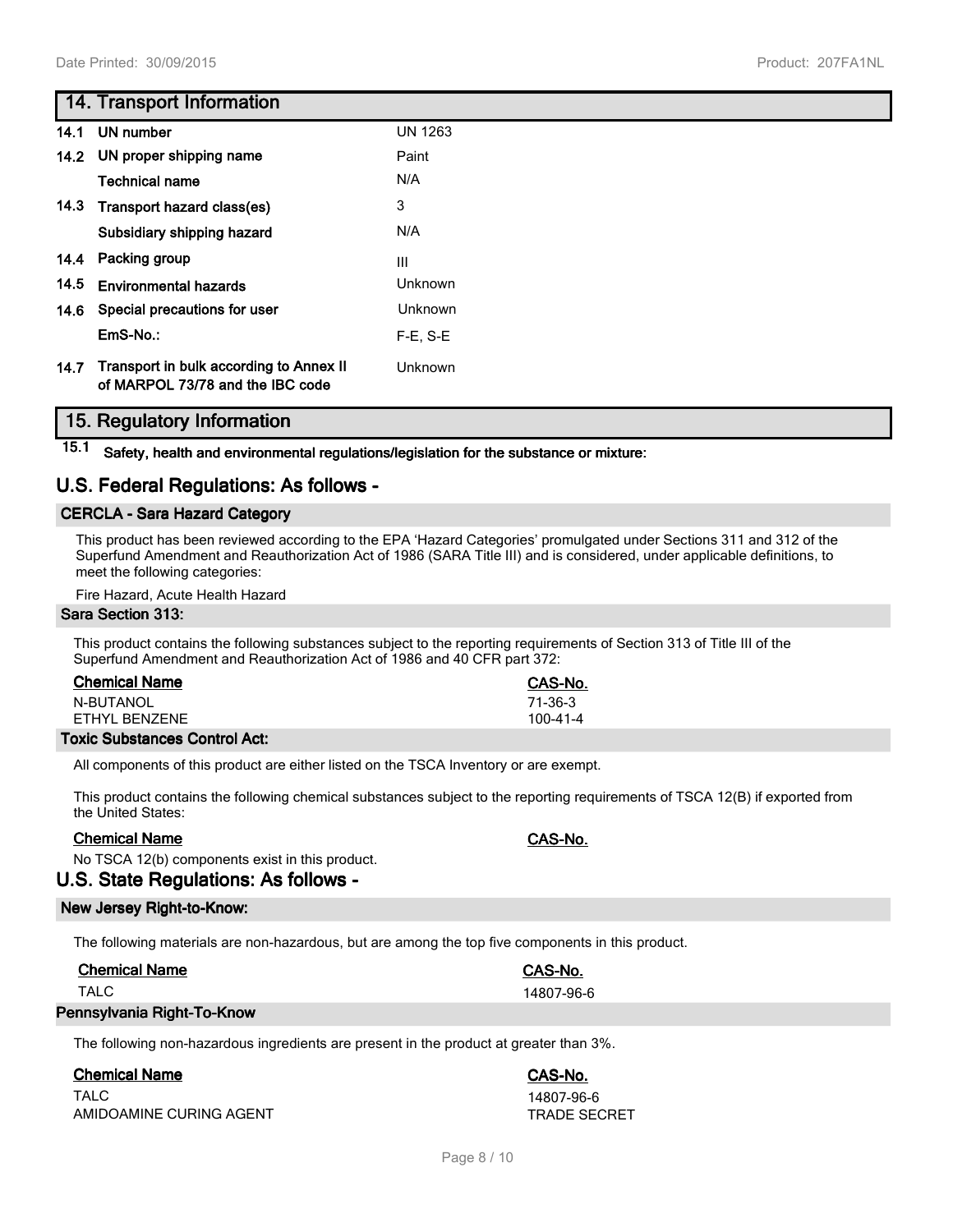## **California Proposition 65:**

Warning: The following ingredients present in the product are known to the state of California to cause Cancer:

| <b>Chemical Name</b>                                                                                                                                     | CAS-No.        |  |
|----------------------------------------------------------------------------------------------------------------------------------------------------------|----------------|--|
| TITANIUM DIOXIDE                                                                                                                                         | 13463-67-7     |  |
| ETHYL BENZENE                                                                                                                                            | $100 - 41 - 4$ |  |
| <b>BENZENE</b>                                                                                                                                           | 71-43-2        |  |
| Warning: The following ingredients present in the product are known to the state of California to cause birth defects, or other<br>reproductive hazards. |                |  |
| $\sim$ $\sim$ $\sim$ $\sim$ $\sim$ $\sim$                                                                                                                | -----          |  |

| <b>Chemical Name</b> | CAS-No.  |
|----------------------|----------|
| <b>TOLUENE</b>       | 108-88-3 |
| <b>BENZENE</b>       | 71-43-2  |

## **International Regulations: As follows -**

## **\* Canadian DSL:**

No Information

## **15.2 Chemical Safety Assessment:**

No Chemical Safety Assessment has been carried out for this substance/mixture by the supplier.

# **16. Other Information**

## **Text for GHS Hazard Statements shown in Section 3 describing each ingredient:**

| H <sub>225</sub> | Highly flammable liquid and vapour.                |
|------------------|----------------------------------------------------|
| H <sub>226</sub> | Flammable liquid and vapour.                       |
| H302             | Harmful if swallowed.                              |
| H312             | Harmful in contact with skin.                      |
| H314             | Causes severe skin burns and eye damage.           |
| H315             | Causes skin irritation.                            |
| H317             | May cause an allergic skin reaction.               |
| H318             | Causes serious eye damage.                         |
| H319             | Causes serious eye irritation.                     |
| H332             | Harmful if inhaled.                                |
| H335             | May cause respiratory irritation.                  |
| H336             | May cause drowsiness or dizziness.                 |
| H412             | Harmful to aquatic life with long lasting effects. |

## **Reasons for revision**

No Information

No Information